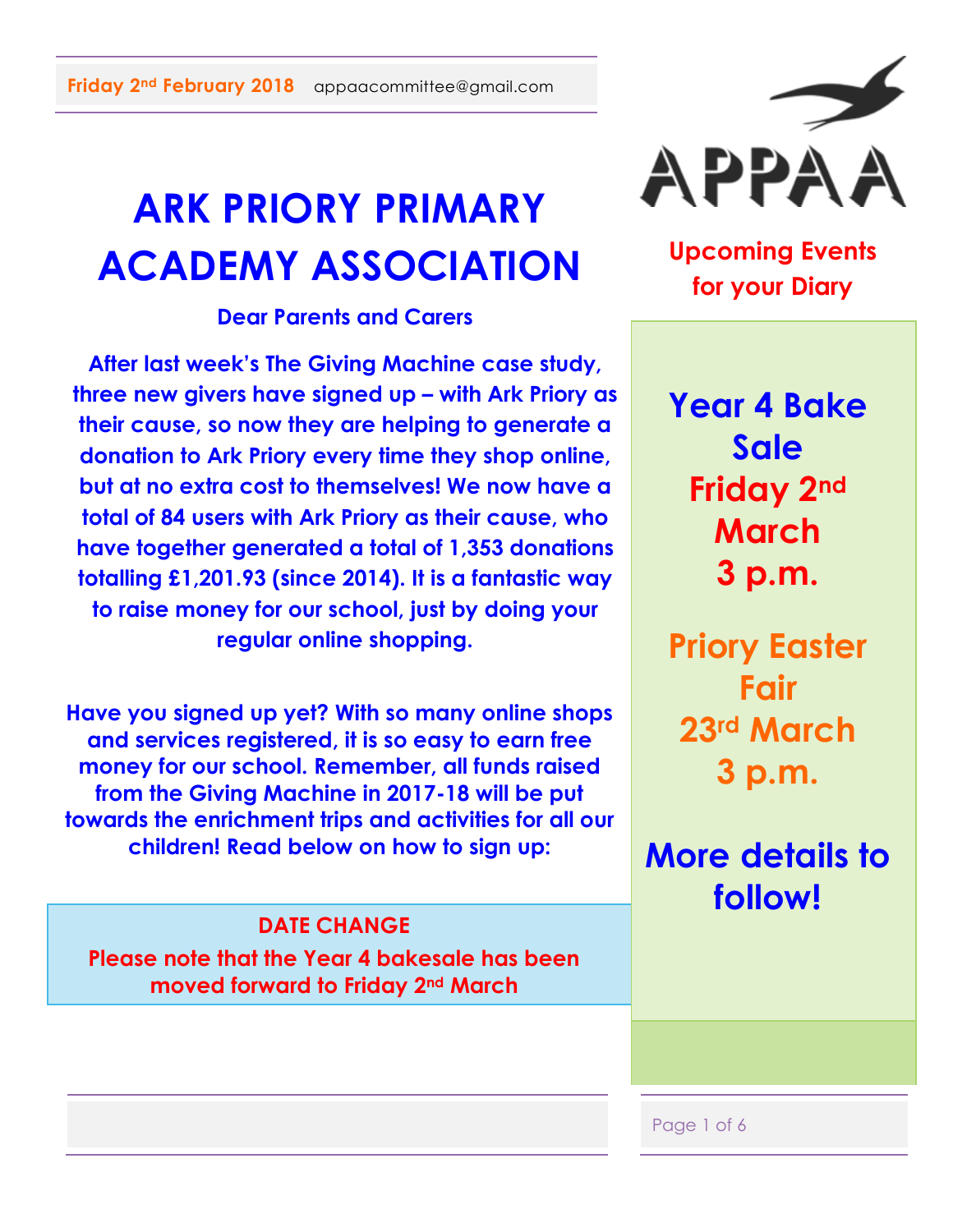

### Read how Luciana, Year 2 mum and member of APPAA Admin Team, uses The Giving Machine to raise money for Ark Priory.

Hi everyone, I want to tell you how easy it is to use The Giving Machine to raise funds for our school!

Do you shop online? I imagine most of you do, for some things at least. I do, not excessively, but for convenience I buy online from stores like Marks & Spencer, Ebay, Debenhams, Argos, also any flight, train ticket, or concert ticket is booked online too. I am happy to use The Giving Machine to raise money for Ark Priory whilst I shop!

How do I use the Giving Machine? I can simply go via the website [www.TheGivingMachine.co.uk](http://www.thegivingmachine.co.uk/) and search for the retailer I am looking for. All sorts of shops and services are signed up to the Giving Machine - I shop, and these companies give a donation to my chosen cause – in this case Ark Priory! I am not paying any more than I would have, and am not making any additional effort!! It couldn't be simpler!!

To make it even easier to remember to use the site, I have downloaded the 'Shop and Give Reminder' app for desktop/laptop. I get a pop up reminder every time I browse a shop that is registered. You just need to click to accept and then if you do buy, the purchase will be tracked by the Giving Machine and the retailer will give their percentage to your chosen cause.

Page 2 of 6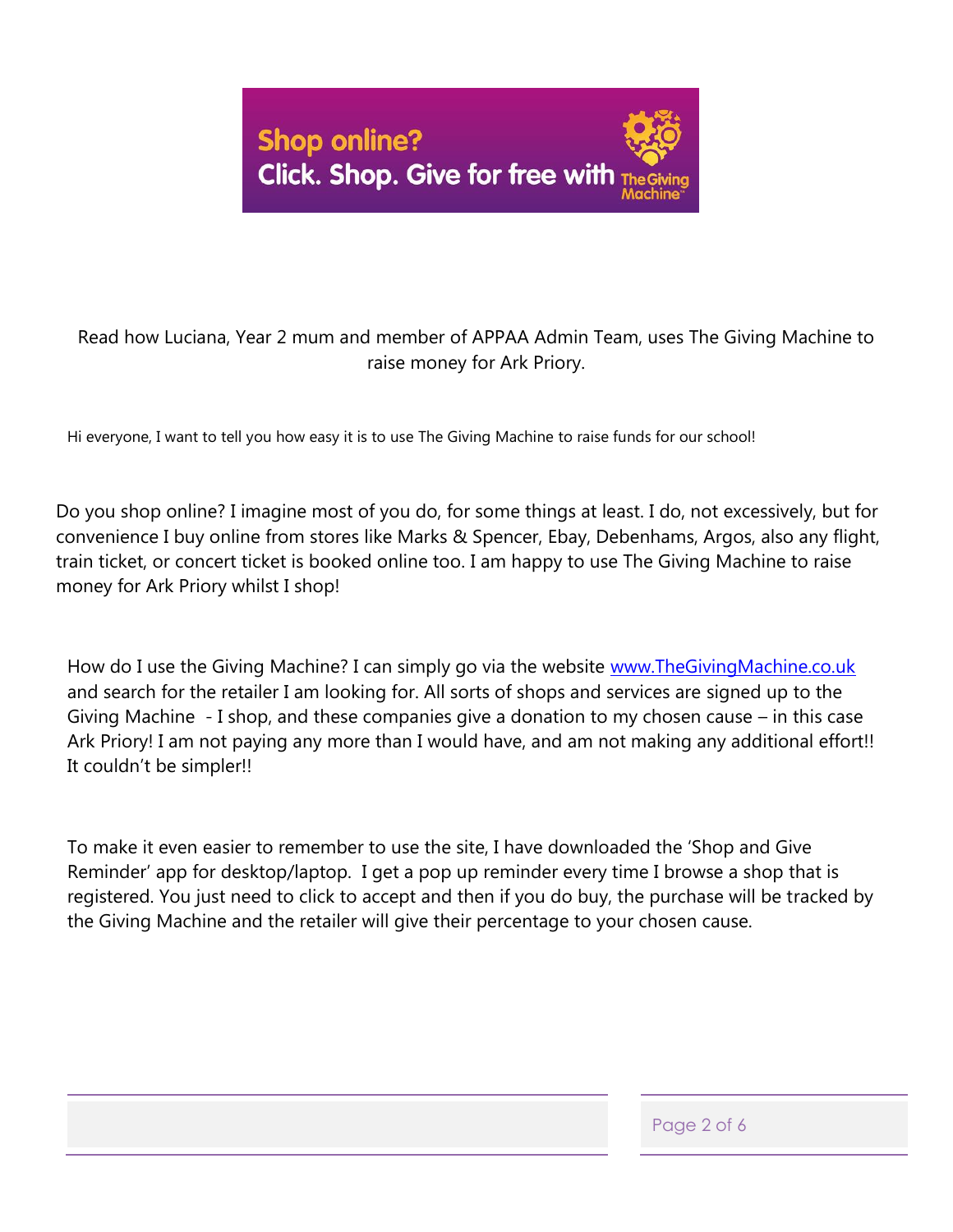

Top tip: some people say they cannot download anything on a company laptop as they need admin rights - try with all browsers - I found I could download for chrome even though I am blocked for IE.



Once the reminder is downloaded, all you need to do is:

| How it works                                                                                              |                                                                                                                                                                                                                                                                                                                                                                                                                                                                                                                                                                                                                                                                              | <b>Show less</b><br>$\bullet$                                                                                                                                                                       |
|-----------------------------------------------------------------------------------------------------------|------------------------------------------------------------------------------------------------------------------------------------------------------------------------------------------------------------------------------------------------------------------------------------------------------------------------------------------------------------------------------------------------------------------------------------------------------------------------------------------------------------------------------------------------------------------------------------------------------------------------------------------------------------------------------|-----------------------------------------------------------------------------------------------------------------------------------------------------------------------------------------------------|
| Google<br>$\hat{\mathbb{G}}$<br><b>Red Shoes</b><br>I'm Feeling Lucky<br>Google Search<br>Search as usual | red shoes<br>Œ<br>More = Search tools<br>Videos<br>News:<br>Shopping<br>Imakes.<br>About 547,000,000 results (0.51 seconds)<br>Donate up 6.80%<br>Red Shoes   Red Shoes Online   Zalando.co.uk<br>https://www.zalando.co.uk/red-shoes/ +<br>Red shoes at Zalando   Great range + free shipping & free service hotline via 0800<br>0280077. Order red shoes now at Zalando co.ukl<br>94<br>Donate up 3.40%<br>Red Shoes Online - House of Fraser<br>www.houseoffraser.co.uk/\$hoes/416.default.sc.html?prefn1Red +<br>Red Shoes - Shop a wide range of Shoes from your favourite designers at House of<br>Ernest<br>Choose retailers that display<br>the Shop&Give heart icon | Raise a free donation of up to<br>2.25% via TheGivingMachine<br><b>Click to continue</b><br>Before you start shopping you<br>will be prompted to confirm<br>you want to generate free<br>donations. |

#### Page 3 of 6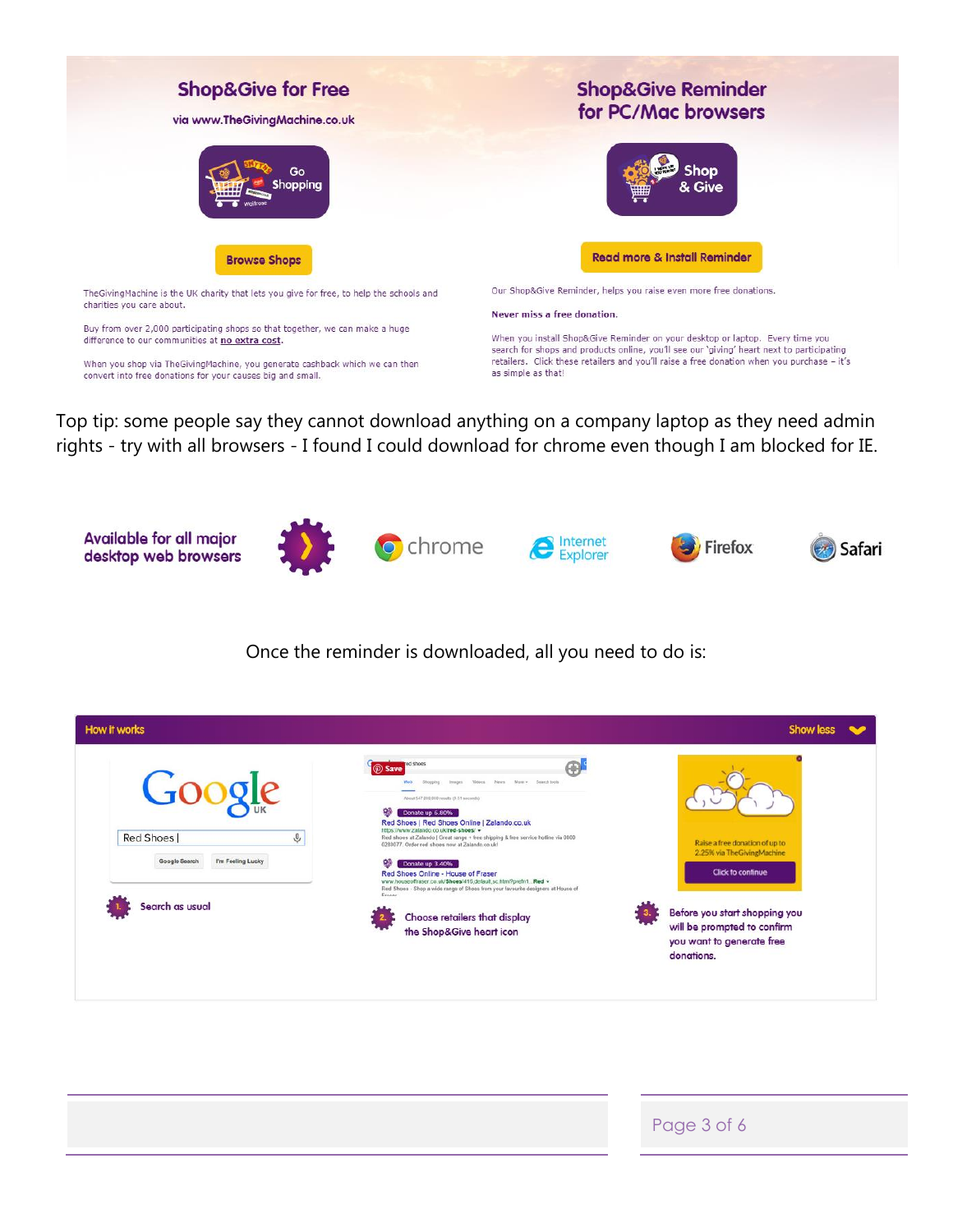NB: Amazon does not take part in the Shop and Give Reminder app, so you must remember to shop via the app or The Giving Machine website yourself in this case!

I also have the app downloaded on my phone. Apps available for Iphone or Android



Check it all out at <https://www.thegivingmachine.co.uk/ways-to-give/#top>

If you enter your chosen shop via the Giving Machine App by browsing their website, your purchase will be tracked and the shop or company will give a donation to your cause, at no additional cost to you!



Page 4 of 6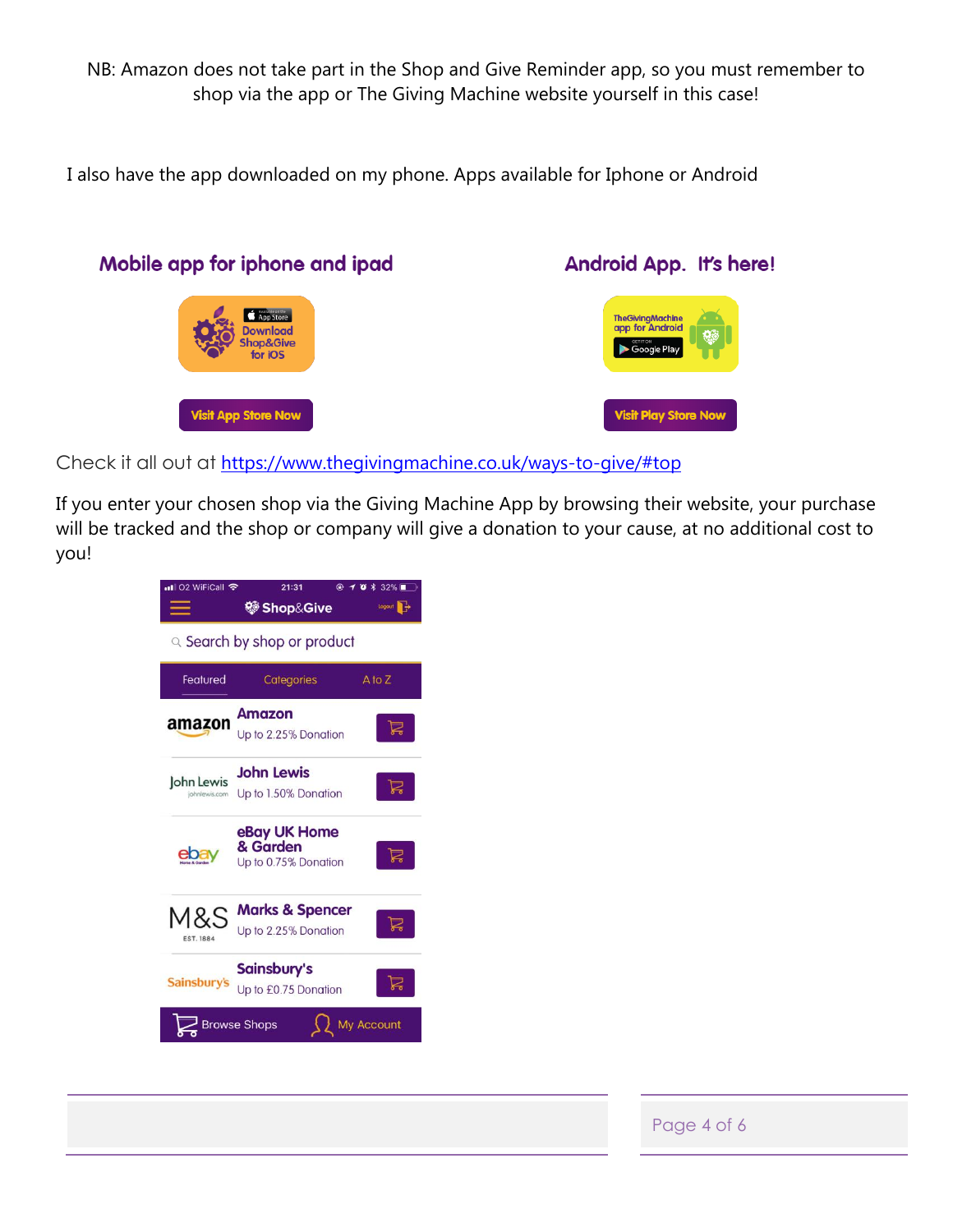How do I know how much my donations have raised? I can check via the App or website. It is amazing how every purchase adds up! Just from a few purchases before Christmas you can see I have raised £10.96 - for doing nothing more than my normal day to day online shopping!



I would love to see every family at Ark Priory use this! It would raise so much money for the school, with no effort. If you can invite family and friends to use it, or do workplace purchasing through it, even better.

We now have 84 registered givers with Ark Priory as their cause, and have raised £1201.93 with 1353 donations since 2014. APPAA Committee have recently agreed to divert the money raised from The Giving Machine directly to the Enrichment Fund, the money we give to school each year for trips and experiences for the children raised to date by bake sales, lolly sales and second hand uniform, so there is even more reason not to delay!

| Page 5 of 6 |
|-------------|
|             |